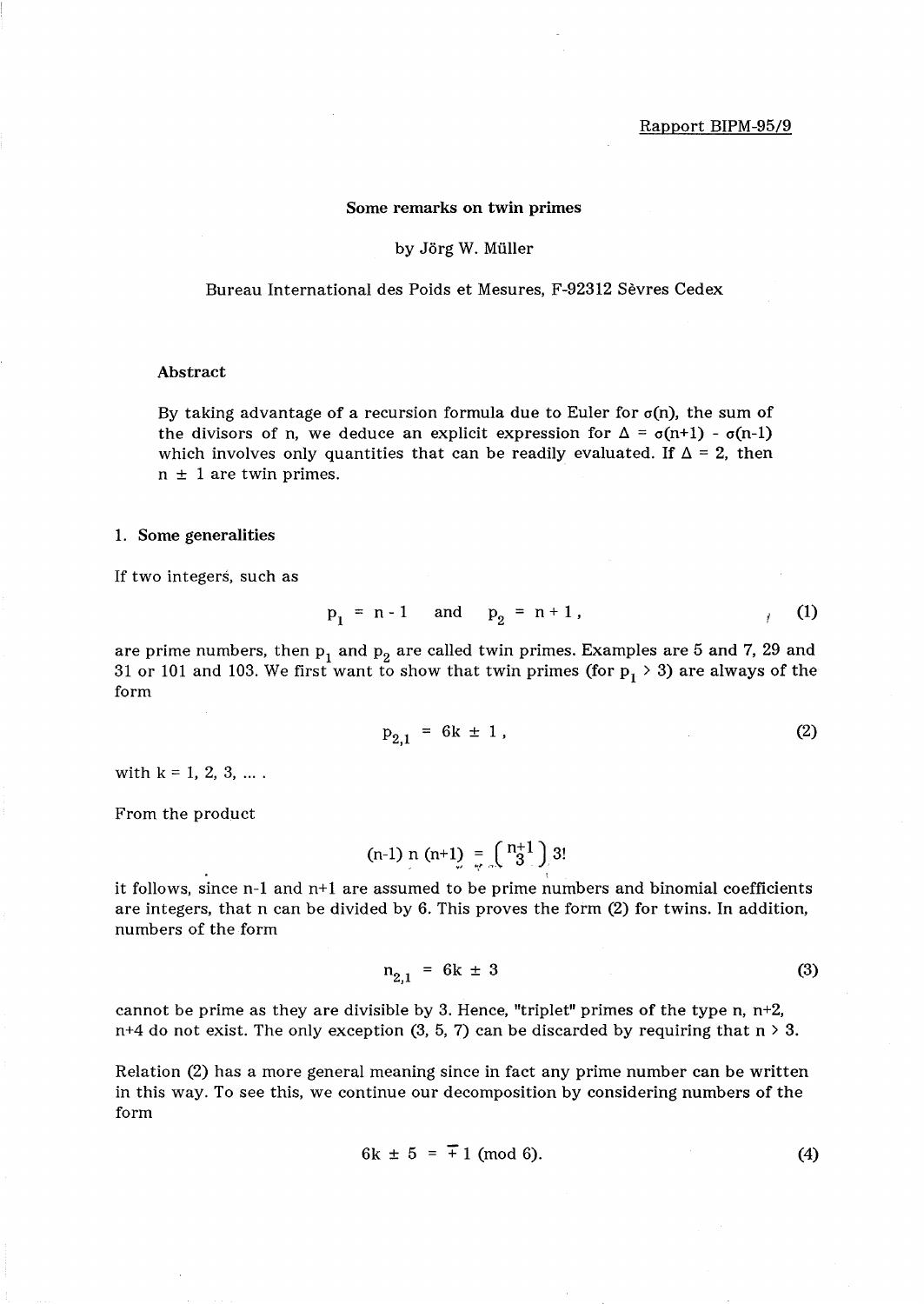These may be prime, but are already covered by (2). Since the forms (2) and (4) include all odd numbers modulo 6, there are no other possibilities to consider and (2) turns out to hold for any prime number. Obviously, not all integers k produce primes (or even twins), but all primes (and twins) are of the form (2).

## 2. Euler's surprising relation

For a natural number n it is usual to denote by  $\sigma(n)$  the sum of its divisors, including 1 and n. Thus, for  $n = 8$ , with the divisors 1, 2, 4 and 8, we have  $\sigma(8) = 15$ . For a prime number  $p \geq 2$ , since it is divisible only by 1 and p, we have

$$
\sigma(p) = p + 1. \tag{5}
$$

It is practical to define  $\sigma(1) = 1$ ; the meaning of  $\sigma(0)$  will be discussed later.

In 1747 Euler [1], thanks to his unique sagacity, detected that the numbers  $\sigma(n)$ actually follow a recurrence formula (see also [2] or [3]). It is rather complicated and can be written as

$$
\sigma(n) = \sigma(n-1) + \sigma(n-2) - \sigma(n-5) - \sigma(n-7) \n+ \sigma(n-12) + \sigma(n-15) - \sigma(n-22) - \sigma(n-26) \n+ \sigma(n-35) + \sigma(n-40) - \sigma(n-51) - \sigma(n-57) \n+ \cdots
$$
\n(6)

Euler himself rightly called this expression "une loi tout extraordinaire".

The sum in (6) ends if the argument of  $\sigma$  becomes negative, since  $\sigma(n) = 0$  for  $n \le 0$ . However, if the last term is  $\sigma(0)$ , then, as Euler has shown, we have to put

$$
\sigma(0) = n , \qquad (7)
$$

if the decomposition starts at n.

The sequence of integers occurring in the recurrence formula (6), namely

$$
\eta = 1, 2, 5, 7, 12, 15, 22, 26, 35, 40, 51, 57, \dots,
$$
\n(8)

becomes less mysterious if we form the first differences

$$
1, 3, 2, 5, 3, 7, 4, 9, 5, 11, 6, \ldots,
$$

in which Euler has seen an alternate sequence of natural numbers  $(1, 2, 3, ...)$  and of odd numbers  $(3, 5, 7, ...)$ . This allows us to write, for  $j = 0, 1, 2, ...$ ,

$$
\eta_{j} = \begin{bmatrix} \frac{j+1}{2} \\ \sum_{k=1}^{j+1} k + \sum_{k=1}^{j+2} (2k-1) \end{bmatrix}
$$
  
=  $\frac{1}{2} \begin{bmatrix} \frac{j+1}{2} \end{bmatrix} \begin{bmatrix} \frac{j+3}{2} \end{bmatrix} + \begin{bmatrix} \frac{j+2}{2} \end{bmatrix}^{2}$ , (9)

 $\mathbf{I}$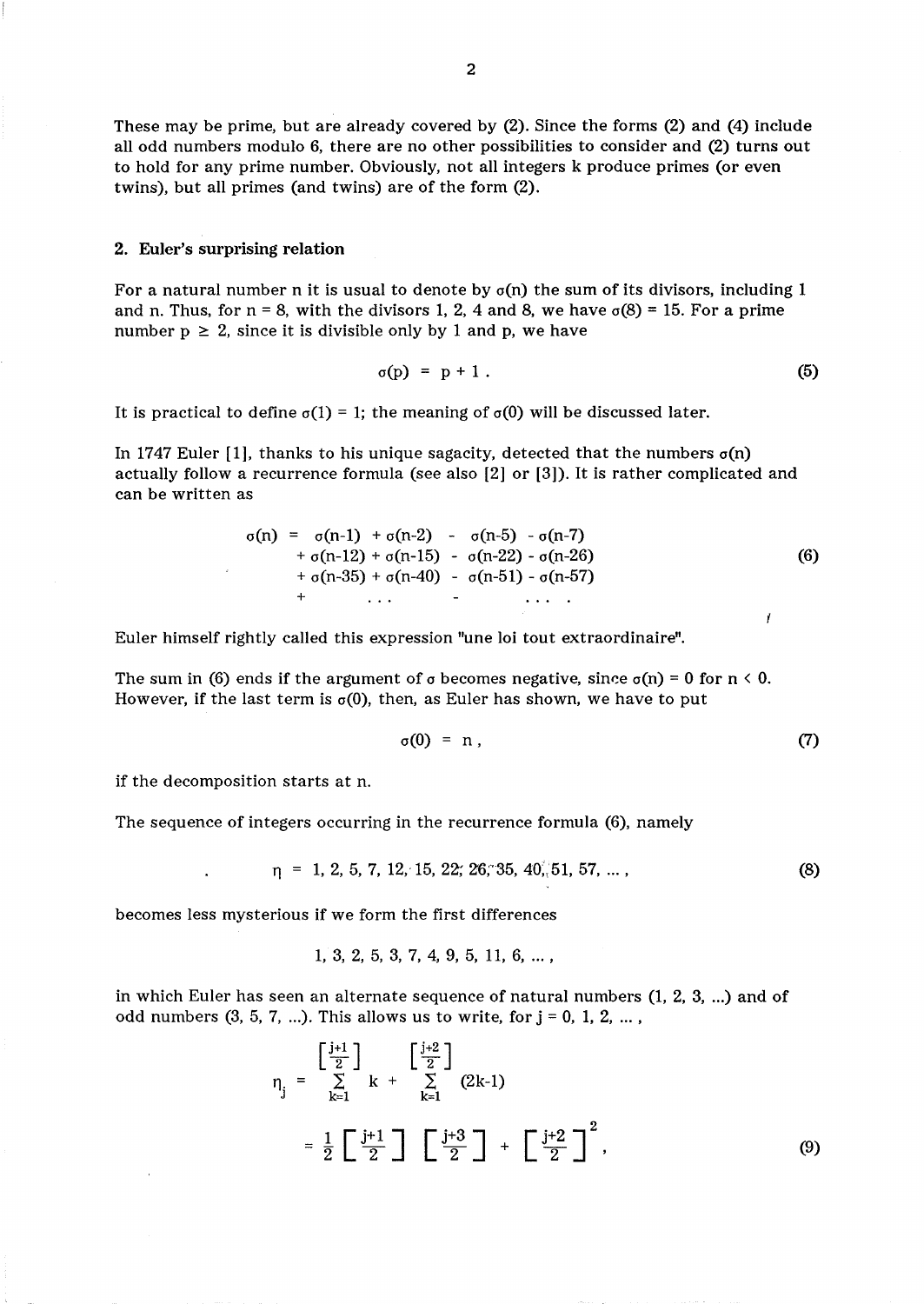where [x] denotes the largest integer not exceeding x. All integers  $n_i$  are pentagonal numbers, thus of the form (m/2) (3m  $\overline{+}$  1), with m = 1, 2, ... .

By means of the quantities  $n_j$  Euler's recursion can be brought into the form

$$
\sigma(n) = \sum_{j=0}^{J} S_j \sigma(n - n_j) \tag{10}
$$

where S<sub>i</sub> =  $(-1)^{|j/2|}$  gives the required sequence (+ + - -) of signs, an abbreviation we shall also use later. The upper limit J is such that  $n_J \le n$ , but  $n_{J+1} > n$ . Note that (10) is just a more compact version of (6).

At first sight, Euler's recursion formula, as stated by (6) or (10), seems to have little to do with twin primes. However, relation (5) gives a hint to the contrary. It is in fact difficult to understand why Euler, who used to follow the remotest indications, apparently did not pursue this track any further.

Of course, as given above the relation is of no direct use, but the recurrence itself may allow us to "work down" the sum until there remain only terms of the form " $\sigma(0)$ ". All which follows is based on (6) and is an attempt to draw some useful conclusions from this remarkable formula, especially for prime numbers.

## 3. A first approach to the twin problem

If we consider the difference

$$
\Delta(n) \equiv \sigma(n+1) - \sigma(n-1) \tag{11}
$$

then twin primes of the form  $p_1 = n-1$  and  $p_2 = n+1$  will yield

$$
\Delta(n) = n+2 - n = 2.
$$
 (12)

Of real interest for us is the inverse relation, namely the conclusion that  $\Delta = 2$  implies the presence of a pair of primes. This is likely to be true, and supported by an extended inspection of listed values of  $\sigma(n)$ ; a complete formal proof is not yet available, but should be possible. In what follows we assume this inverse relation to hold.

 $\omega=\eta\sigma/\sigma\phi$  .

Let us first show by an example how the recurrence can be used to arrive at a numerical result. This is cumbersome, but illustrates the procedure. We choose the simplest case when, according to (2), we can hope to find a twin prime, namely  $k = 1$ , thus  $n = 6$ . By repeated application of (6) and (7) we then find

$$
\Delta(6) = \sigma(7) - \sigma(5)
$$
  
\n
$$
= \{\sigma(6) + \sigma(5) - \sigma(2) - 7\} - \sigma(5)
$$
  
\n
$$
= \{\sigma(5) + \sigma(4) - \sigma(1)\} - \{\sigma(1) + 2\} - 7
$$
  
\n
$$
= \{\sigma(4) + \sigma(3) - 5\} + \{\sigma(3) + \sigma(2)\} - 2 - 9
$$
  
\n
$$
= \{\sigma(3) + \sigma(2)\} + 2\{\sigma(2) + \sigma(1)\} + \sigma(1) + 2 - 16
$$
  
\n
$$
= \{\sigma(2) + \sigma(1)\} + 3\{\sigma(1) + 2\} + 3 - 14
$$
  
\n
$$
= \sigma(1) + 2 + 4 - 5 = 2.
$$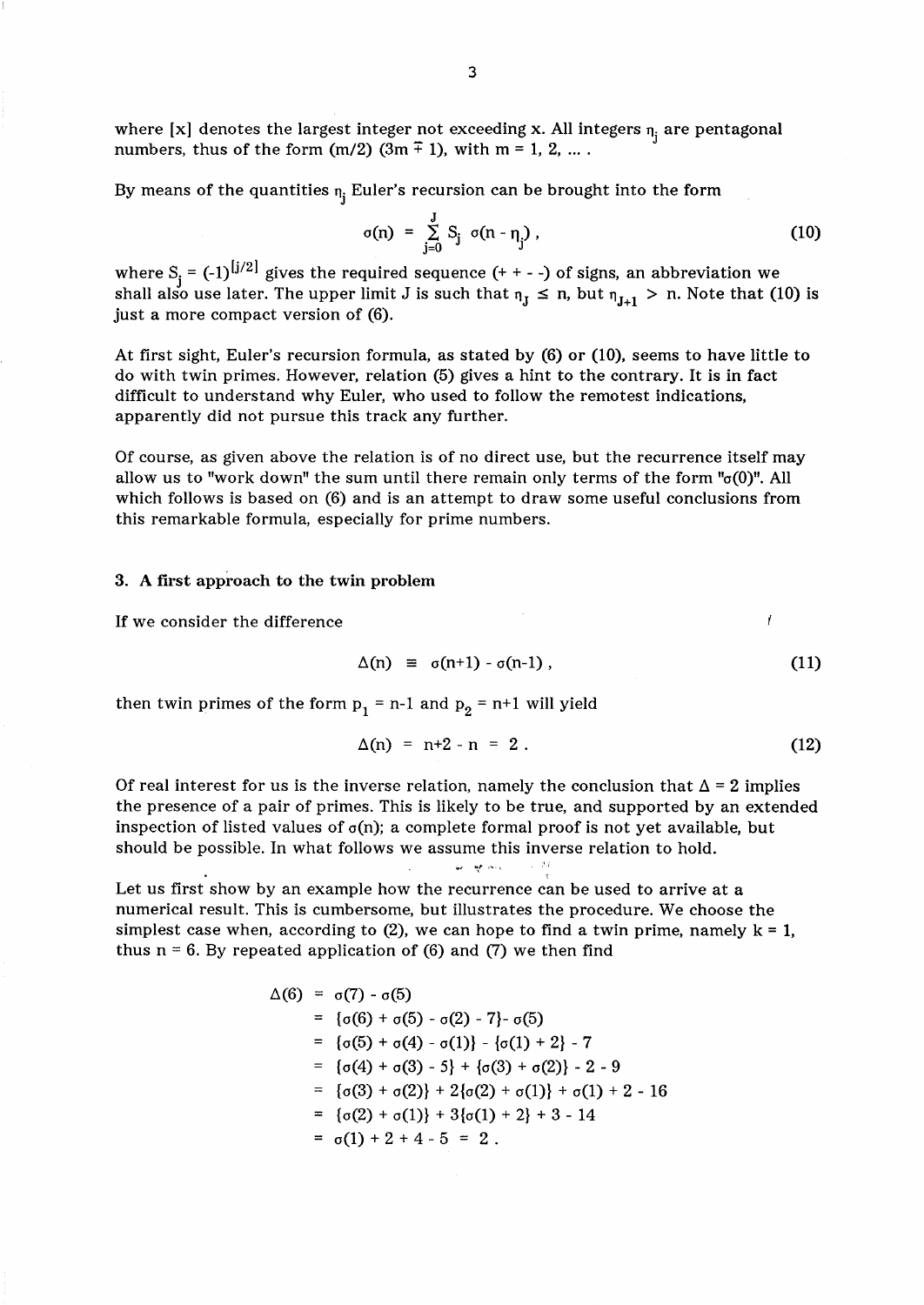Similarly, one can verify (by lengthier calculations) that

$$
\Delta(12) = 2
$$
 and  $\Delta(18) = 2$ . (13)

All this is in agreement with expectation, since (5, 7), (11, 13) and (17, 19) are prime pairs.

It should be noted, however, that numerical values of  $\sigma(n)$  are not used in the derivation of the results (13). All is based solely on Euler's recurrence.

It is clear that this direct approach, illustrated by the case of  $\Delta(6)$ , is too cumbersome for practical use. Some progress can be made by paying attention to the way the final result is obtained, namely

$$
\Delta(6) = 6.1 + 4.2 - 1.5 - 1.7,\n\Delta(12) = 35.1 + 26.2 - 11.5 - 6.7 + 1.12,\n\Delta(18) = 154.1 + 121.2 - 58.5 - 35.7 + 8.12 + 3.15.
$$
\n(14)

Equation (14) gives us a first glimpse at the enigmatic structure of the unknown general expression for  $\Delta(6k)$  that we would like to know.

## 4. A graphical method

Since the algebraic "reduction" method illustrated above becomes rapidly too labotious, we have to look for a simpler alternative. Such a possibility is offered by a graphical method. It can be illustrated in the following way.

To leave open the question of when to stop the process, the numbering is reversed, that is, we begin at  $n = 0$  and end at  $n = N$ . Instead of (6) one then uses a scheme with a symbolic location quantity  $\tau$ , which, in analogy with  $\sigma$ , has the property

$$
\tau(0) = \tau(1) + \tau(2) - \tau(5) - \tau(7) \n+ \tau(12) + \tau(15) - \tau(22) - \tau(26) \n+ \cdots \cdots \cdots \qquad (15)
$$

where the arguments are the numbers  $\eta_j$ .  $\forall$   $\forall$   $\land$   $\forall$   $\forall$ 

Figure 1 shows the beginning of this scheme in graphical form. In the first column, with start (denoted by x) at  $n = 0$ , we indicate for all terms  $\tau(n)$  their location n. Positive contributions are shown by a full dot  $\bullet$  and negative contributions by a circle.

For  $n = 1$  we proceed as for  $n = 0$ , putting a cross (x) on top of the second colum. We thus develop  $\tau(1)$  according to

$$
\tau(1) = \tau(2) + \tau(3) - \tau(6) - \tau(8) \n+ \tau(13) + \tau(16) - \tau(23) - \tau(27) \n+ \cdots \cdots \cdots
$$

and note this graphically using the symbols  $\bullet$  and  $o$  in the second column, as before.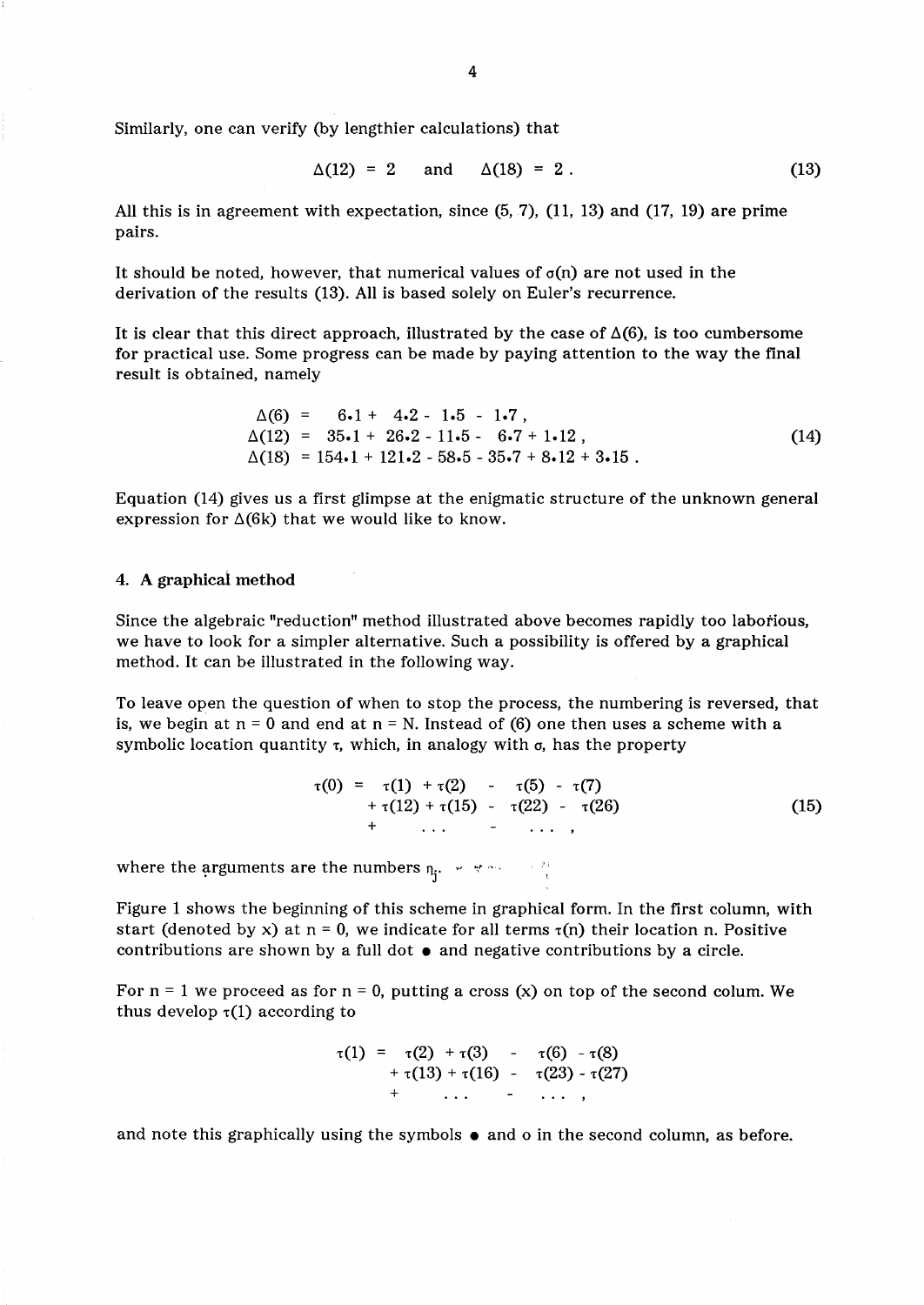

Figure 1. Scheme for the graphical evaluation of the coefficients  $\alpha_{\eta}$ (n) appearing in (17).

Ul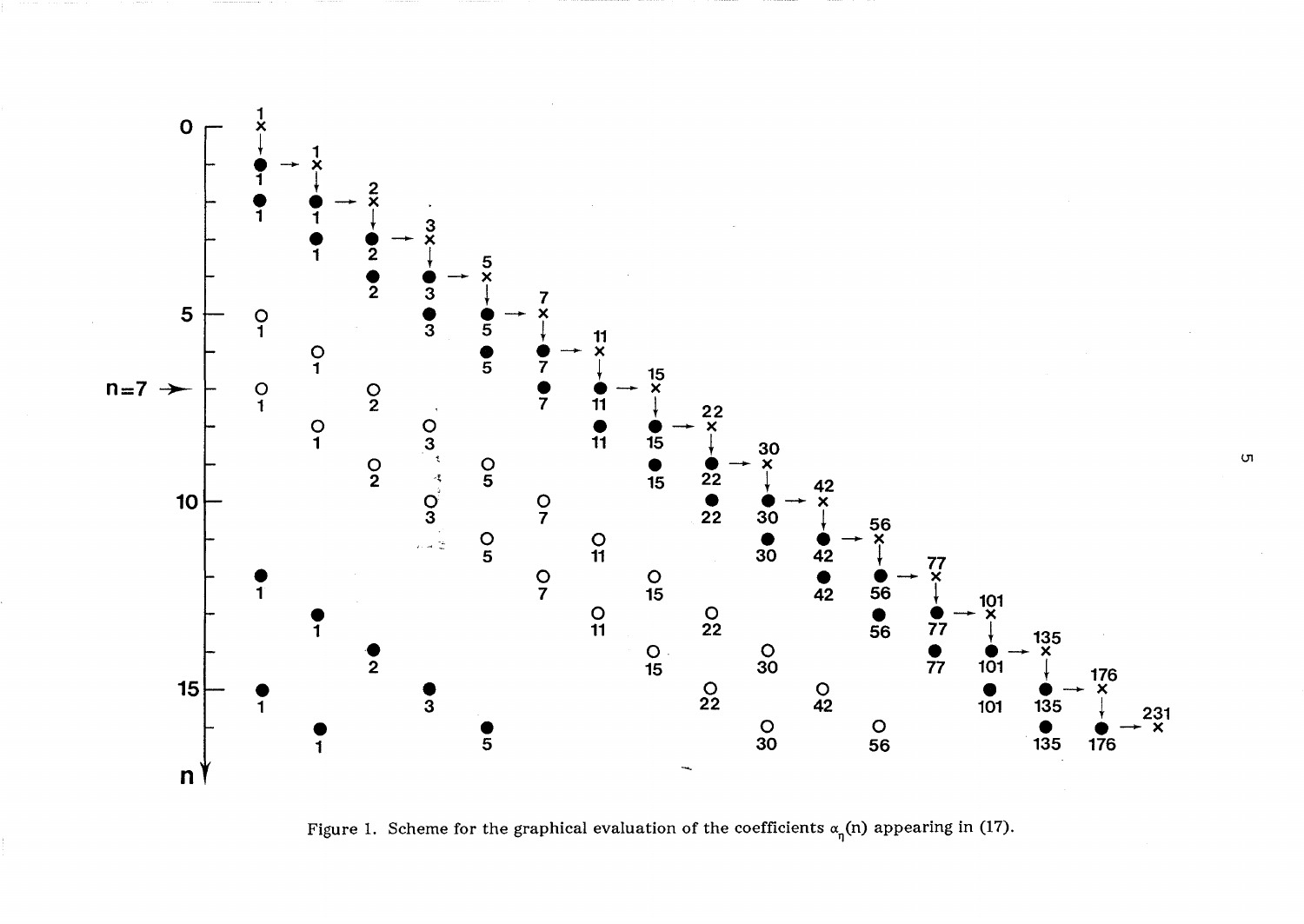$$
\tau(n) = \sum_{j=0}^{\infty} S_j \ \tau(n + \eta_j) \ . \tag{16}
$$

This process is continued till we arrive at the number n for which we want to know  $\sigma(n)$ . We now have to remember Euler's rule that  $\sigma(n)$  has to be put equal to n' if this location results from a development that started at n'. What counts is the "height of the fall" or the "size of the jump" which, in our graphical arrangement, is given by the difference between the start (noted by  $x$ ) and the final position n. All the "decays" that "miss" the value n are ignored.

Thus, we see immediately by looking, for example, at the horizontal line given at  $n = 7$ , that there are four intersections, with corresponding "heights" 7, 5, 2 and 1. With their respective indicated multiplicities -1, -2, 7 and 11 we find that, returning to  $\sigma$ ,

$$
\sigma(7) = -1.7 - 2.5 + 7.2 + 11.1 = 8,
$$

as expected. In this way it is easy to obtain the coefficients  $\alpha_n$  necessary for the evaluation of

$$
\sigma(n) = \sum_{n} \alpha_n(n) \eta . \tag{17}
$$

The sum extends over all integers  $\eta$  given in (8) or (9). The coefficients  $\alpha_{\eta}$ (n) found by this graphical method are listed in Table 1.

| $\mathfrak n$    | $\eta = 1$       | $\boldsymbol{2}$ | 5             | 7               | 12             | 15           |
|------------------|------------------|------------------|---------------|-----------------|----------------|--------------|
| $\mathbf{1}$     | 1                |                  |               |                 |                |              |
| $\boldsymbol{2}$ | 1                | 1                |               |                 |                |              |
| $\bf{3}$         | $\boldsymbol{2}$ | 1                |               |                 |                |              |
|                  | $\boldsymbol{3}$ | $\overline{2}$   |               |                 |                |              |
| $\frac{4}{5}$    | $\overline{5}$   | $\boldsymbol{3}$ |               | $\mathcal{F}$ i |                |              |
| $\boldsymbol{6}$ | $\overline{7}$   | $\overline{5}$   | $\ddot{ }$ -1 | τ.              |                |              |
| $\overline{7}$   | 11               | $\overline{7}$   | $-2$          | $-1$            |                |              |
| 8                | $15\,$           | 11               | $-3$          | $-1$            |                |              |
| $\boldsymbol{9}$ | 22               | 15               | $-5$          | $-2$            |                |              |
| 10               | 30               | 22               | $-7$          | $-3$            |                |              |
| 11               | 42               | 30               | $-11$         | $-5$            |                |              |
| 12               | 56               | 42               | $-15$         | $-7$            |                |              |
| 13               | 77               | 56               | $-22$         | $-11$           |                |              |
| 14               | 101              | 77               | $-30$         | $-15$           | $\overline{2}$ |              |
| 15               | 135              | 101              | $-42$         | $-22$           | 3              | $\mathbf{1}$ |
| 16               | 176              | 135              | $-56$         | $-30$           | 5              | 1            |

Table 1 - Coefficients  $\alpha_n(n)$  appearing in (17), for  $n \leq 16$ .

However, relation (17) is of limited utility as long as the coefficients have to be taken from a table. This would change if a formula were available for their evaluation.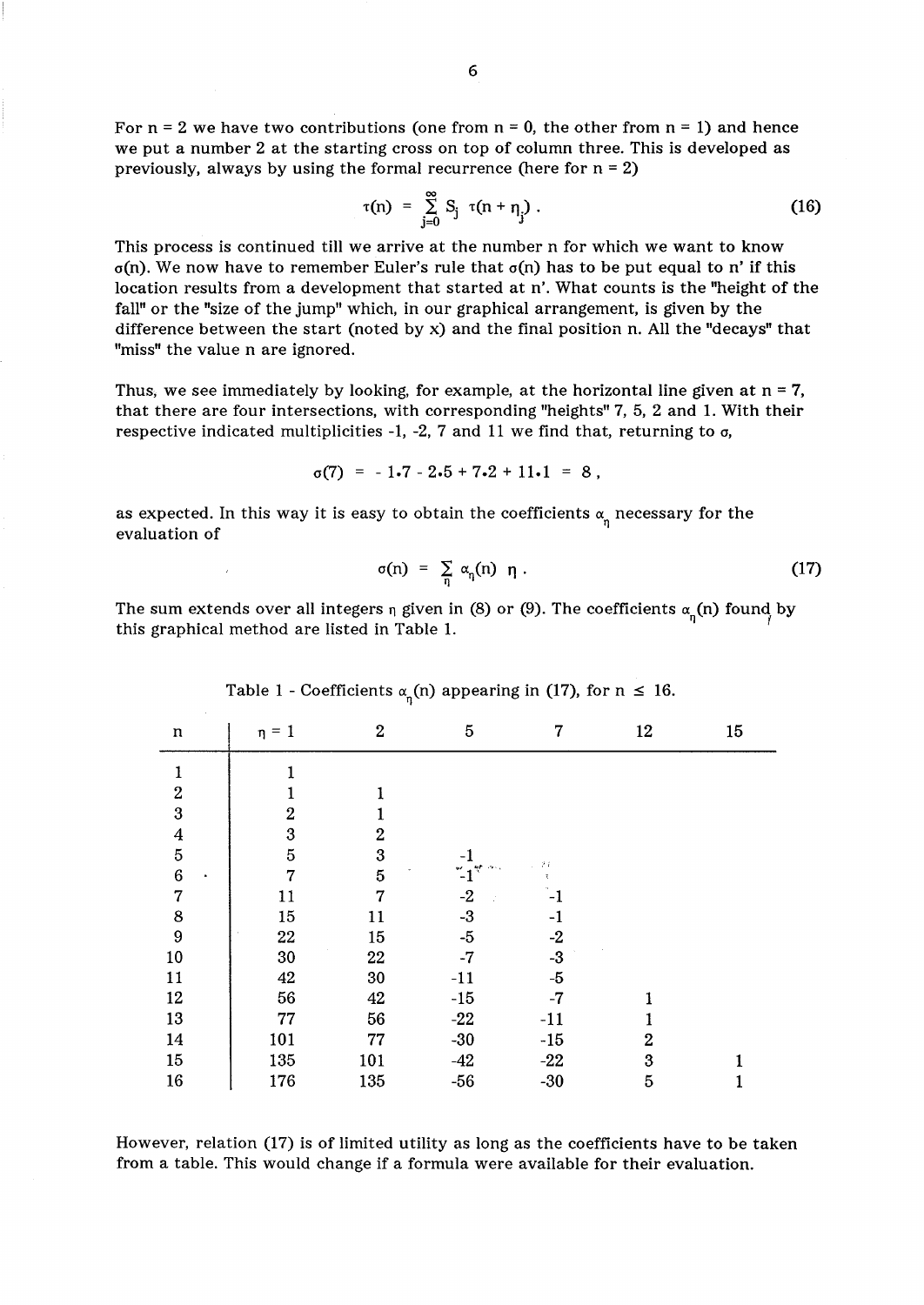# 5. An arithmetic approach

A look at Table 1 immediately shows its simple structure: the coefficients in all columns are apparently the same (apart from sign); they are just shifted by  $\eta$ -1 positions (with respect to the column with  $\eta = 1$ ), where the numbers  $\eta$  are those we first met in (8). The problem of the coefficients  $\alpha(x)$  is thus reduced to the explanation of a single new basic sequence, denoted  $\mu(n)$ , which is given numerically (for  $n \leq 20$ ) in Table 2.

| n              | $\mu(n)$ | n  | $\mu(n)$ | n  | $\mu(n)$ |
|----------------|----------|----|----------|----|----------|
| 0              |          |    | 15       | 14 | 135      |
|                |          | 8  | 22       | 15 | 176      |
| $\overline{2}$ | 2        | 9  | 30       | 16 | 231      |
| 3              | 3        | 10 | 42       | 17 | 297      |
| 4              | 5        | 11 | 56       | 18 | 385      |
| 5              |          | 12 | 77       | 19 | 490      |
| 6              |          | 13 | 101      | 20 | 627      |

Table 2 - The first numerical values of the sequence  $\mu(n)$ .

A closer look at Table 1 also reveals the relations

$$
\alpha_{\eta}(n) = S_j \mu(n-\eta_j),
$$
\n
$$
\sum_{\eta} \alpha_{\eta}(n) = \mu(n).
$$
\n(18)

This leads directly to the basic recurrence

$$
\mu(n) = \mu(n-1) + \mu(n-2) - \mu(n-5) - \mu(n-7) + \mu(n-12) + \mu(n-15) - \mu(n-22) - \mu(n-26) + \cdots
$$
 (19)

A comparison with (6) shows that (19) is identical with Euler's recurrence relation for  $\sigma(n)$ . This is quite surprising. The only difference lies in the initial condition which is now  $\mu(0) = 1$ . In fact, the two series  $\sigma(n)$  and  $\mu(n)$  are quite different. In particular, we note that  $\mu(n)$  is a monotonously increasing function of n, a feature which is not shared by  $\sigma(n)$ . It will turn out that the derivation of (19) is the decisive step in our reasoning.

It follows from (17) and (18) that  $\sigma(n)$  can also be given in terms of the sequence  $\mu$  by writing

$$
\sigma(n) = \mu(n-1) \cdot 1 + \mu(n-2) \cdot 2 - \mu(n-5) \cdot 5 - \mu(n-7) \cdot 7 + \mu(n-12) \cdot 12 + \mu(n-15) \cdot 15 - \mu(n-22) \cdot 22 - \mu(n-26) \cdot 26 + \cdots
$$
 (20)

Using the notation of (10), this can be expressed in the more condensed form

$$
\sigma(n) = \sum_{j} S_j \mu(n - \eta_j) \eta_j.
$$
 (21)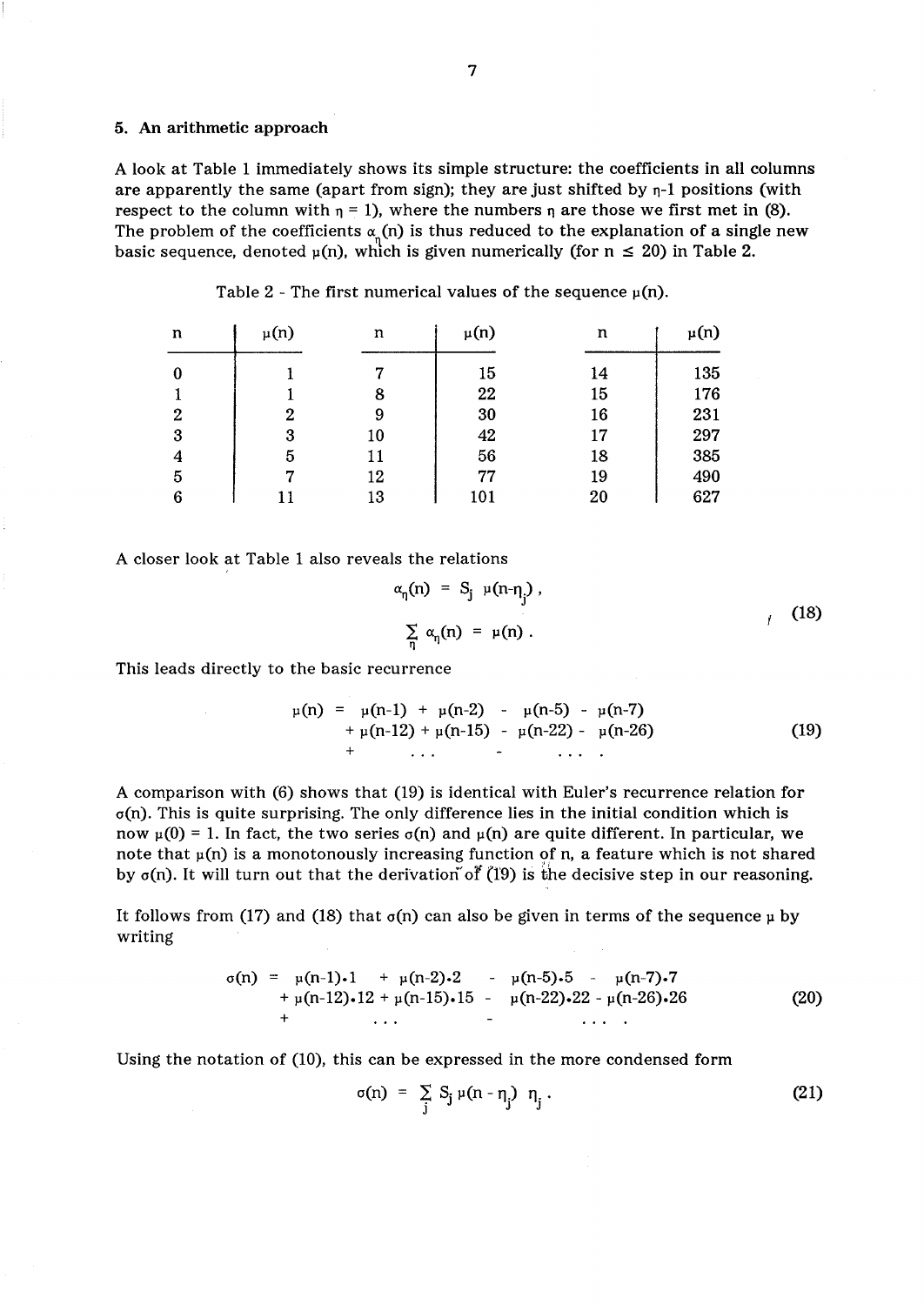# 6. A direct attempt at locating twins

It is known from (11) that to check the presence of twin primes we have to evaluate

$$
\Delta(n) = \sigma(n+1) - \sigma(n-1)
$$

and to see if it is equal to 2. For this purpose it should be possible to use the graphical method described above. This requires the determination of the coefficients which apply to the situation  $\sigma(N+1)$  -  $\sigma(N-1)$ , with N = 6k. This has been done for some values of k. We do not reproduce the graphical plot (which is similar to Fig. 1, although more involved). Instead, Table 3 lists the coefficients  $\beta_{\eta}(\mathbf{k})$  which allow us to evaluate

$$
\Delta(6k=N) = \sum_{\eta} \beta_{\eta}(k) \eta, \qquad (22)
$$

which is a development similar to that given in (17) for  $\sigma(n)$ .

| k   $n = 1$ |                                                                                                                                                                                                                                |       | 2 5 7 12  |                            | 15  | 22    | 26    | 35 |
|-------------|--------------------------------------------------------------------------------------------------------------------------------------------------------------------------------------------------------------------------------|-------|-----------|----------------------------|-----|-------|-------|----|
|             | $\begin{array}{c ccccc} 1 & & 6 & & 4 & -1 \\ 2 & & 35 & & 26 & -11 \\ 3 & & 154 & & 121 & -58 \\ 4 & & 573 & & 463 & -242 \\ 5 & & 1886 & & 1\ 555 & -861 \\ 6 & & 5\ 667 & & 4\ 740 & -2\ 745 \end{array}$<br>$\overline{4}$ |       | $\sim$ -1 |                            |     |       |       |    |
|             |                                                                                                                                                                                                                                | $-11$ | $-6$      |                            |     |       |       |    |
|             |                                                                                                                                                                                                                                |       | $-35$     | $\overline{\phantom{0}}$ 8 |     |       |       |    |
|             |                                                                                                                                                                                                                                |       | $-154$    | 45                         | 20  | $-2$  |       |    |
|             |                                                                                                                                                                                                                                |       | $-573$    | 193                        | 96  | $-15$ |       |    |
|             |                                                                                                                                                                                                                                |       | $-1886$   | 703                        | 375 | $-75$ | $-26$ |    |

Table 3 - Coefficients  $\beta_{\eta}(k)$  appearing in (22), for k  $\leq 6$ .

This makes it possible to extend the results given in (14), but unfortunately still no simple structure in the coefficients becomes visible. To reach this goal, a more systematic approach is required.

### 7. A stepwise procedure

To evaluate  $\Delta(6k)$ , we first determine from  $(21)^{11}$ 

$$
\sigma(n \pm 1) = \sum_{j} S_j \mu(n - \eta_j \pm 1) \eta_j.
$$
 (23)

Since it is known from (2) that twin primes are necessarily of the form  $6k \pm 1$ , we readily obtain from (23), replacing n by 6k, the general expression

$$
\Delta(6k) = \sum_{j=0}^{J} (-1)^{[j/2]} \{ \mu(6k - \eta_j + 1) - \mu(6k - \eta_j - 1) \} \eta_j.
$$
 (24)

This is our final result in the search for twin primes. In principle, its application is simple but we must first evaluate and store the two sequences  $\eta_i$  and  $\mu(n)$ .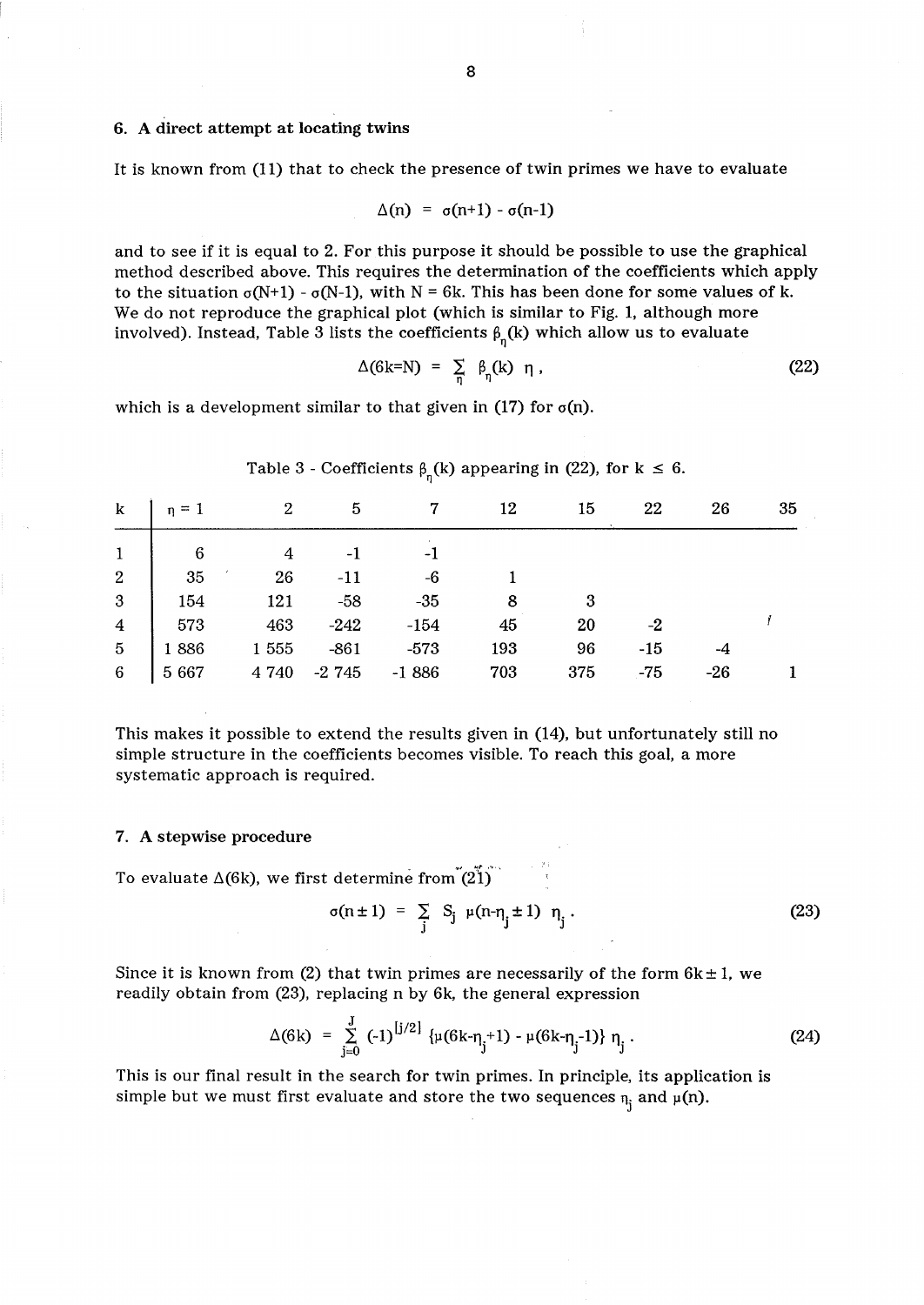For  $n_i$  we can use relation (9). If the surmised primes are located around n, it is sufficient to determine  $_{\eta}$  to  $_{\text{max}} = \sqrt{8n/3}$ . For  $\mu(n)$ , evaluated by recurrence (19), we have to carry on to n. Once these two sequences are available, we can, for increasing values of k, evaluate  $\Delta(6k)$  by means of (24). Whenever  $\Delta = 2$ , we have a pair of twin primes.

In retrospect, we can also explain the values listed in Table 3 simply by

$$
\beta_{\eta_{\mathbf{j}}}(\mathbf{k}) = \mathbf{S}_{\mathbf{j}} \left\{ \mu(6\mathbf{k} - \eta_{\mathbf{j}} + 1) - \mu(6\mathbf{k} - \eta_{\mathbf{j}} - 1) \right\} \,. \tag{25}
$$

Thus, for  $k = 3$  and  $j = 4$ , we find

$$
\beta_7(3) = -1 \{\mu(18-7+1) - \mu(18-7-1)\} = -35
$$
,

as expected.

It is useful to know that some values of k are not worth trying. Thus, in order to exclude the cases where  $6k+1$  or  $6k-1$  would be a multiple of 5, it can easily be seen that k must not end (in decimal notation) in the digits 1, 4, 6 or 9 (only  $k = 1$  is allowed). This already eliminates 40 % of the trials. More sophisticated choices would be possible, but are hardly worth while.

### 8. Some complements

Among the many arrangements of prime numbers, twins are certainly the most popular ones, but there are others. Thus, the occurrence of primes in pairs of the form

$$
p_2 = p_1 + 2m, \quad m = 1, 2, ...
$$

is always possible. In addition, one may wish to single out some particular arrangement with three or more primes. Apart from twins  $(m = 1)$ , pairs of the form

$$
p_2 = p_1 + 4 \tag{26}
$$

here called "cousins", may be of some interest. Pairs of the form (26) can also be written  $\quad \text{as} \quad$ 

$$
p_{2,1} = 3(2k+1) \pm 2. \tag{27}
$$

Note that the "centres" of cousins,  $6k+3$ , always lie in the middle between subsequent centres of possible twins, given by 6k.

By analogy with (24), one arrives for cousins at the expression

$$
\Delta'(6k+3) = \sum_{j} S_j \{ \mu(6k-\eta_j+5) - \mu(6k-\eta_j+1) \} \eta_j.
$$
 (28)